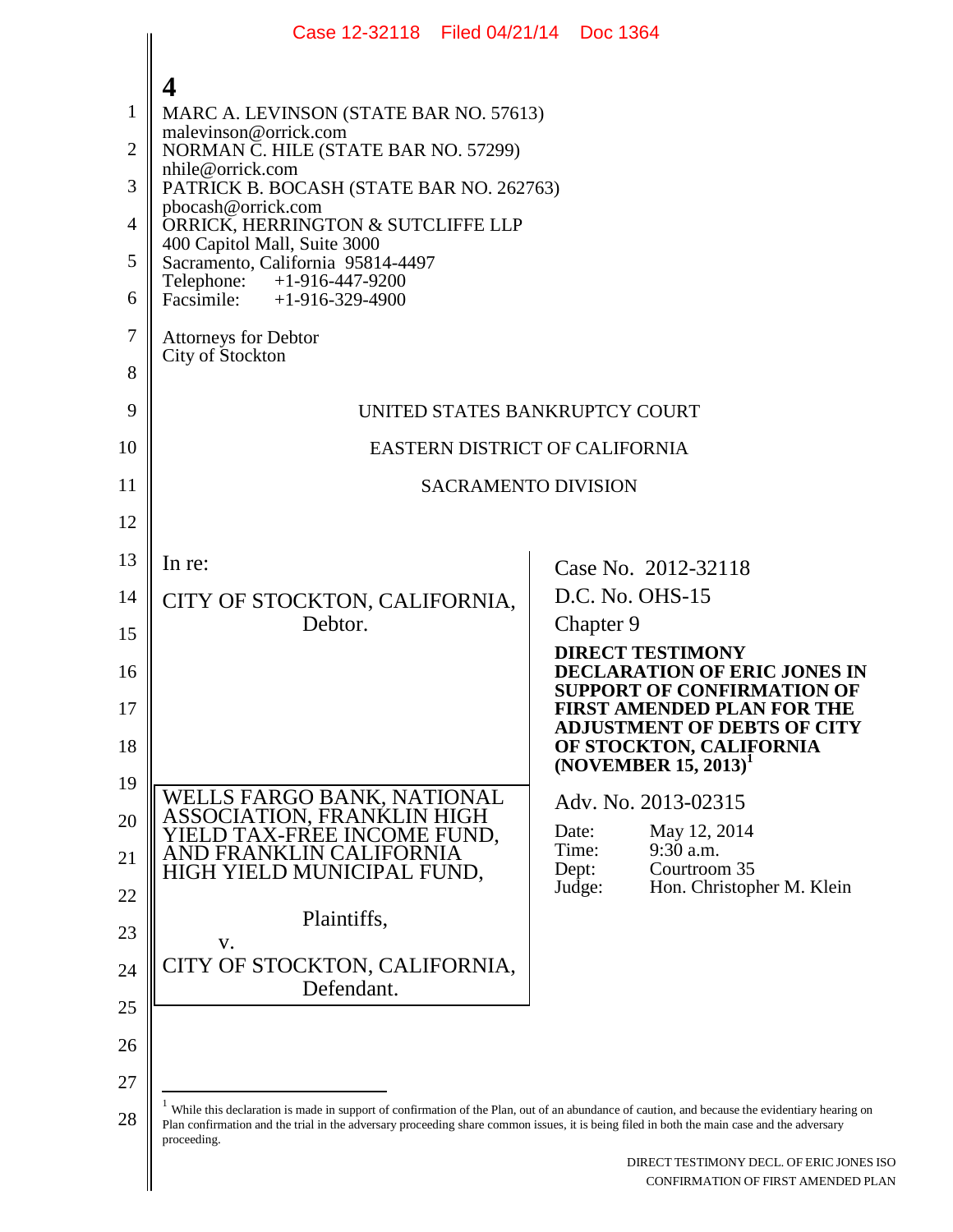## Case 12-32118 Filed 04/21/14 Doc 1364

1 2 3 4 5 6 7 8 9 10 11 12 13 14 15 16 17 18 19 20 21 22 23 24 I, Eric Jones, hereby declare: 1. I am the Chief of Police in the City of Stockton, California ("the City" or "Stockton"). I make this declaration in support of confirmation of the City of Stockton, California's ("City") First Amended Plan For The Adjustment Of Debts Of City Of Stockton, California (November 15, 2013). 2. I have served in the Stockton Police Department in some capacity for over 20 years. I became the Chief of Police in March of 2012. Prior to becoming Chief, I served as Assistant Chief from September 2011 to March 2012 and as Deputy Chief from March 2008 to September 2011. I hold a bachelor's degree in Criminal Justice from California State University, Sacramento, and a Masters of Public Administration from National University. I am a member of the Central Sierra Police Chiefs Association, California Police Chiefs Association, and the International Association of Chiefs of Police. I hold certificates from the Commission on Peace Officer Standards and Training, and am a member of the FBI's National Academy Law Enforcement Executive Development Association and Police Executive Research Forum. 3. On June 28, 2012, I executed a declaration in support of the Statement of Qualifications the City filed on June 29, 2012 (the "June Declaration" or "June Decl."). On February 15, 2013, I submitted a declaration in support of the City's Reply to Objections to Statement of Qualifications Under Section 109(c) (the "Reply Declaration" or "Reply Decl."). *The Continuing Challenges To Public Safety In Stockton* 4. As of the date of this Declaration, all of my testimony in the June Declaration and Reply Declaration continues to be true and accurate to the best of my knowledge. The City of Stockton continues to suffer from a disproportionately high crime rate and low number of police officers. Violent crime, despite a reduction in 2013, is still extremely high in Stockton. Already in 2014 (as of March 25), there have been 12 homicides, compared to six homicides at this time

26 27 28 5. Another major challenge is the continually understaffed police department. Not including positions funded by Measures A and B, as of today the Stockton Police Department has 365 budgeted positions (which include the recent COPS hiring grant). Although we have made

last year. Further, although violent crime reduced in 2013, overall crime did not.

25

- 2 - DIRECT TESTIMONY DECL. OF ERIC JONES ISO ISO CONFIRMATION OF FIRST AMENDED PLAN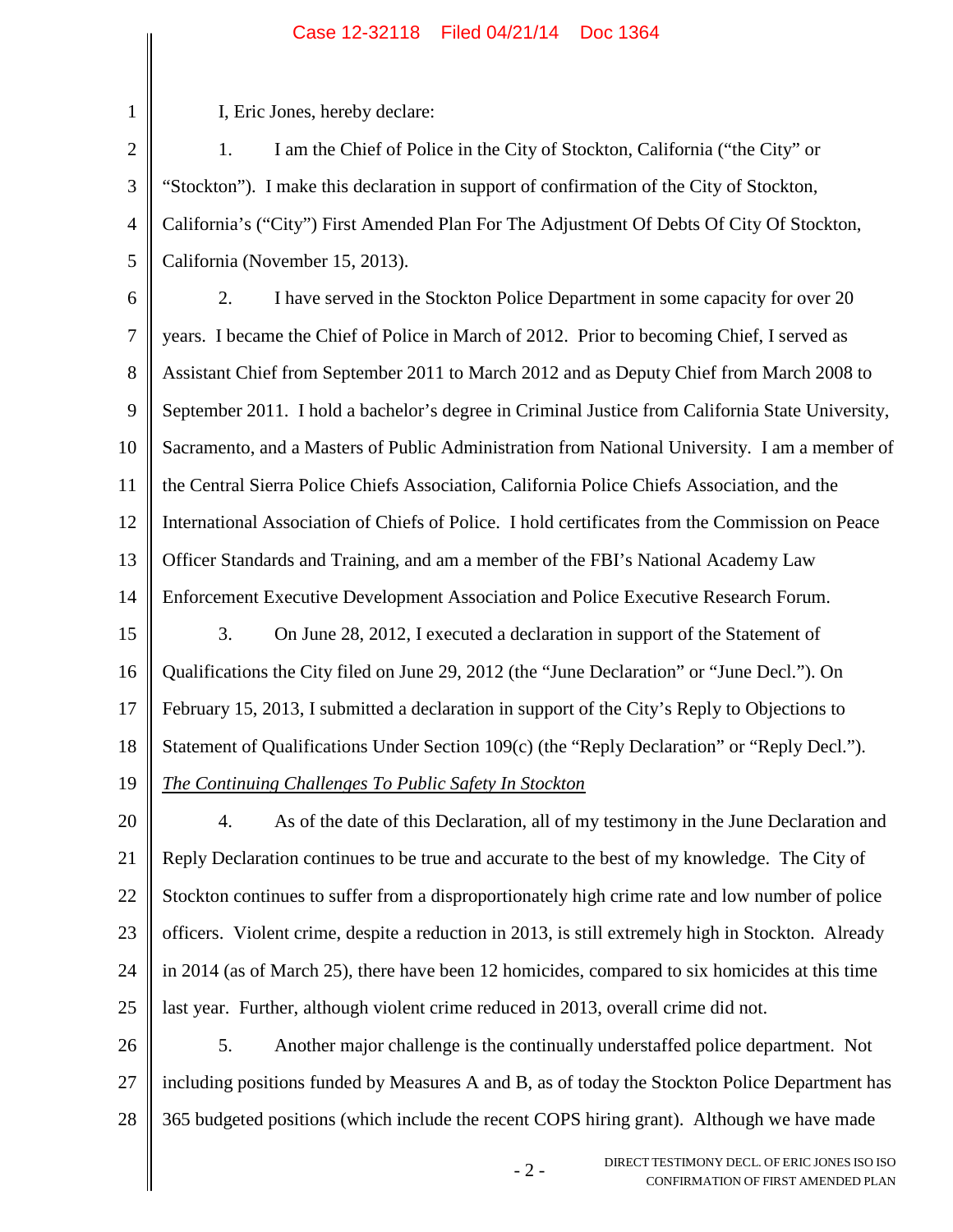## Case 12-32118 Filed 04/21/14 Doc 1364

1 2 3 4 5 6 7 8 9 10 some incremental progress in our hiring outpacing our attrition, the police department has so far been able to fill only 351 of these positions. This is partly because hiring has outpaced attrition at an extremely slow pace. From January 2012 to date (March 25, 2014), the Stockton Police Department has hired 134 police officers; during the same time period, 104 police officers have left the department through attrition. This attrition itself is a major challenge to public safety, because it takes with it vast experience that is difficult to replace. In fact, the average tenure of the Stockton Police Department's officers has dropped markedly. Comparing the 366 police officers and sergeants (not including police managers and commanders) that the Stockton Police Department had in July of 2009, and the 328 officers and sergeants Stockton has as of March 2014, the average tenure has dropped from 14.22 years in 2009 to 9.34 years in 2014.

11 12 13 14 15 16 17 18 19 20 6. Once the current 365 budgeted positions are filled, under Measures A and B the authorized budgeted positions for the police department will increase to 485. The police department believes that if aggressive hiring were to take place, we could potentially reach the 485 police officer level about three years from now. But even at the level of 485 police officers, the officer-per-thousand-resident ratio would be only 1.6. This is still far from the 2.0 ratio recommended in 2006 for the City of Stockton by Dr. Anthony Braga, as well as the 2.0 ratio recommended in 2013 by criminal justice consultants David Bennett and Donna Lattin as part of their Marshall Plan report. Stockton needs about 600 police officers to reach the recommended 2.0 officer-per-thousand-resident, and even at 485 officers, Stockton will be nowhere near this level.

21 22 23 24 25 26 27 28 7. Additionally problematic is the fact that police officers are still leaving the Stockton Police Department for other police departments. The Stockton Police Department is not competitive in the marketplace with other police departments and this is drastically affecting our retention and recruitment. Of the 104 police officers that left the department from January 2012 through March 25, 2014, 44 left for other police departments. I continue to speak with exiting staff as well as various members of the department to keep a pulse on department morale. Most officers, as well as my managers and commanders, continue to tell me that if the Department's CalPERS contract is broken, they will depart to another agency. Others continue to say that they